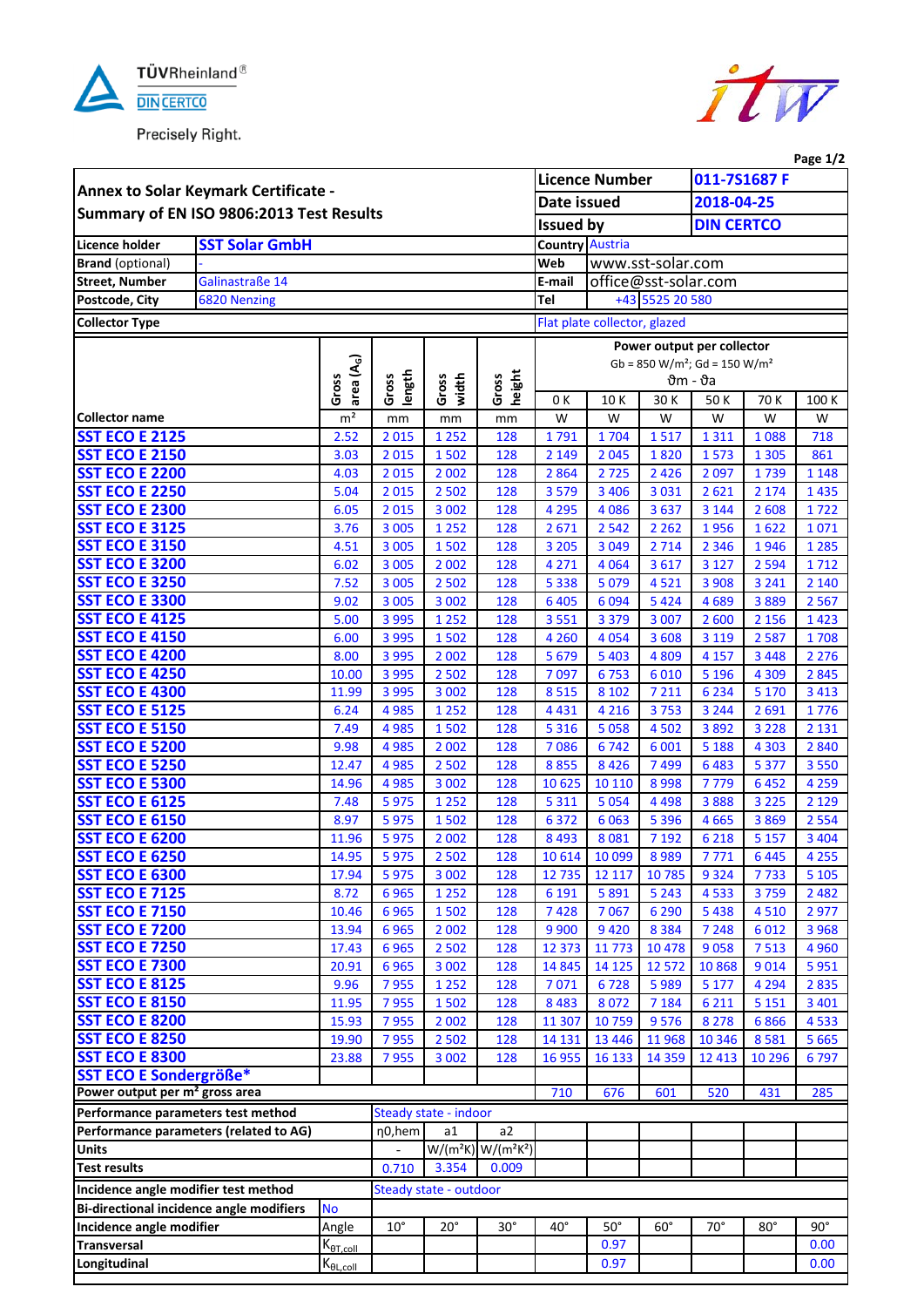| Heat transfer medium for testing                                                                                                                                                                                                                                |                                                                                                                                                                                                       | Water                                                            |            |                                     |  |
|-----------------------------------------------------------------------------------------------------------------------------------------------------------------------------------------------------------------------------------------------------------------|-------------------------------------------------------------------------------------------------------------------------------------------------------------------------------------------------------|------------------------------------------------------------------|------------|-------------------------------------|--|
|                                                                                                                                                                                                                                                                 | Flow rate for testing (per gross area, $A_c$ )                                                                                                                                                        | dm/dt                                                            | 0.020      | kg/(sm <sup>2</sup> )               |  |
|                                                                                                                                                                                                                                                                 | Maximum temperature difference for thermal performance calculations                                                                                                                                   | $(\vartheta_m - \vartheta_a)_{max}$                              | 100        | Κ                                   |  |
|                                                                                                                                                                                                                                                                 | Standard stagnation temperature (G = 1000 W/m <sup>2</sup> ; $\vartheta$ <sub>a</sub> = 30 °C)                                                                                                        | $\vartheta_{\text{stg}}$                                         | 190        | °C                                  |  |
| Effective thermal capacity, incl. fluid (per gross area, $A_G$ )<br>C/m <sup>2</sup><br>5.768<br>kJ/(Km <sup>2</sup> )                                                                                                                                          |                                                                                                                                                                                                       |                                                                  |            |                                     |  |
| <b>Maximum operating temperature</b>                                                                                                                                                                                                                            |                                                                                                                                                                                                       | $\mathfrak{b}_{\frac{\text{max} \ \text{op}}{\text{max}}}$<br>°C |            |                                     |  |
| <b>Maximum operating pressure</b>                                                                                                                                                                                                                               |                                                                                                                                                                                                       | $p_{\text{max,op}}$                                              | 1000       | kPa                                 |  |
| <b>Testing laboratory</b>                                                                                                                                                                                                                                       | <b>TZS, ITW University Stuttgart</b>                                                                                                                                                                  | www.itw.uni-stuttgart.de                                         |            |                                     |  |
| Test report(s)                                                                                                                                                                                                                                                  | 18COLP20400780101                                                                                                                                                                                     | <b>Dated</b>                                                     | 25.04.2018 |                                     |  |
|                                                                                                                                                                                                                                                                 | 18COLP20400780101Q                                                                                                                                                                                    |                                                                  | 25.04.2018 |                                     |  |
| <b>Comments of testing laboratory</b>                                                                                                                                                                                                                           |                                                                                                                                                                                                       |                                                                  |            | Datasheet version: 5.01, 2016-03-01 |  |
| This data sheet replaces the data sheet issued 01.02.2017<br>Documented preformance parameters are taken from 18COLP20400780101 (SST ECO E 2200)<br>The company address was updated.<br>* This collector type is beeing offered in customer-specific dimensions | Forschungs- und<br><b>Testzentrum für</b><br><b>Solaranlagen</b><br>Institut für Thermodynamik und Wärmetechn<br><b>Universität Stuttgart</b><br>Plattenwaldring 6, 70550 Stuttgart (Vaihingen)<br>っぃ |                                                                  |            |                                     |  |
|                                                                                                                                                                                                                                                                 | DIN CERTCO . Alboinstraße 56 . 12103 Berlin, Germany<br>Tel: +49 30 7562-1131 • Fax: +49 30 7562-1141 • E-Mail: info@dincertco.de • www.dincertco.de                                                  |                                                                  |            |                                     |  |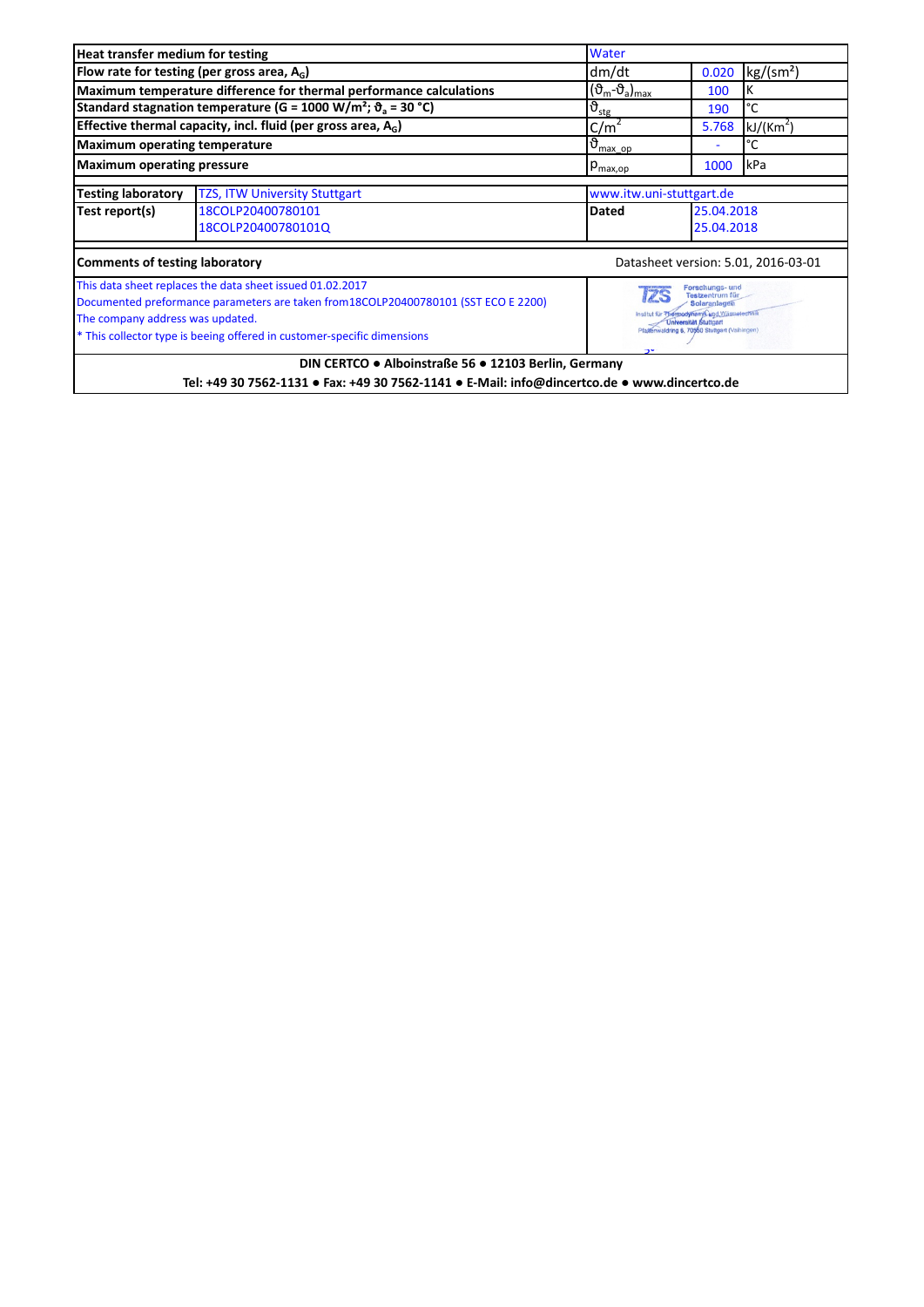

**Precisely Right** 

and the state of the state of the state of the state of the state of the state of the



| <b>FIGUSELY MIGHT.</b><br>Page 2/2                                                                                                  |                         |                                             |                |                                                                                  |                |                 |                                                      |                    |                         |                                                                                  |                |                    |
|-------------------------------------------------------------------------------------------------------------------------------------|-------------------------|---------------------------------------------|----------------|----------------------------------------------------------------------------------|----------------|-----------------|------------------------------------------------------|--------------------|-------------------------|----------------------------------------------------------------------------------|----------------|--------------------|
| <b>Annex to Solar Keymark Certificate</b>                                                                                           |                         |                                             |                | <b>Licence Number</b>                                                            |                |                 | 011-7S1687 F                                         |                    |                         |                                                                                  |                |                    |
| <b>Supplementary Information</b><br><b>Issued</b>                                                                                   |                         |                                             |                |                                                                                  |                |                 | 2018-04-25                                           |                    |                         |                                                                                  |                |                    |
| Annual collector output in kWh/collector at mean fluid temperature $\vartheta_m$ , based on ISO 9806:2013 test results              |                         |                                             |                |                                                                                  |                |                 |                                                      |                    |                         |                                                                                  |                |                    |
| <b>Standard Locations</b>                                                                                                           | <b>Athens</b>           |                                             |                | Davos                                                                            |                | Stockholm       |                                                      | Würzburg           |                         |                                                                                  |                |                    |
| $\boldsymbol{\vartheta}_{m}$<br><b>Collector name</b>                                                                               | $25^{\circ}$ C          | $50^{\circ}$ C                              | $75^{\circ}$ C | $25^{\circ}$ C                                                                   | $50^{\circ}$ C | 75°C            | $25^{\circ}C$                                        | $50^{\circ}$ C     | 75°C                    | $25^{\circ}$ C                                                                   | $50^{\circ}$ C | $75^{\circ}$ C     |
| <b>SST ECO E 2125</b>                                                                                                               | 2943                    | 2 1 2 9                                     | 1434           | 2 2 4 0                                                                          | 1576           | 1025            | 1655                                                 | 1 0 9 8            | 685                     | 1800                                                                             | 1 1 9 2        | 730                |
| <b>SST ECO E 2150</b>                                                                                                               | 3530                    | 2 5 5 4                                     | 1720           | 2688                                                                             | 1891           | 1 2 2 9         | 1986                                                 | 1 3 1 8            | 822                     | 2 1 5 9                                                                          | 1430           | 876                |
| <b>SST ECO E 2200</b>                                                                                                               | 4706                    | 3 4 0 4                                     | 2 2 9 3        | 3 5 8 2                                                                          | 2 5 2 0        | 1639            | 2647                                                 | 1756               | 1 0 9 5                 | 2878                                                                             | 1906           | 1 1 6 7            |
| <b>SST ECO E 2250</b>                                                                                                               | 5881                    | 4 2 5 4                                     | 2866           | 4 4 7 7                                                                          | 3 1 4 9        | 2048            | 3 3 0 7                                              | 2 1 9 5            | 1 3 6 8                 | 3 5 9 7                                                                          | 2 3 8 1        | 1459               |
| <b>SST ECO E 2300</b>                                                                                                               | 7056                    | 5105                                        | 3438           | 5 3 7 2                                                                          | 3779           | $2457$          | 3 9 6 8                                              | 2633               | 1642                    | 4 3 1 6                                                                          | 2857           | 1750               |
| SST ECO E 3125                                                                                                                      | 4 3 8 9                 | 3 1 7 5                                     | 2 1 3 9        | 3 3 4 1                                                                          |                | 2 3 5 0 1 5 2 8 | 2 4 6 8                                              | 1638               | 1021                    | 2684                                                                             | 1777           | 1089               |
| <b>SST ECO E 3150</b>                                                                                                               | 5 2 6 5                 | 3 8 0 9                                     | 2 5 6 6        | 4 0 0 8                                                                          | 2 8 1 9        | 1833            | 2961                                                 | 1965               | $1225$                  | 3 2 2 0                                                                          | 2 1 3 2        | 1 3 0 6            |
| SST ECO E 3200                                                                                                                      |                         | 7018 5077                                   | 3 4 2 0        | 5 3 4 2                                                                          | 3758           | 2 4 4 4         | 3 9 4 7                                              | 2619               | 1633                    | 4 2 9 2                                                                          | 2842           | 1741               |
| <b>SST ECO E 3250</b>                                                                                                               | 8770                    | 6 3 4 5                                     | 4 2 7 4        | 6676                                                                             | 4697           | 3 0 5 4         | 4933                                                 | 3 2 7 3            | 2 0 4 1                 | 5 3 6 4                                                                          | 3552           | 2 1 7 5            |
| SST ECO E 3300                                                                                                                      | 10 523                  | 7613                                        | 5 1 2 8        | 8 0 1 1                                                                          | 5 6 3 5        | 3 6 6 4         | 5918                                                 | 3 9 2 7            | 2 4 4 9                 | 6436                                                                             | 4 2 6 1        | 2610               |
| <b>SST ECO E 4125</b>                                                                                                               | 5835                    | 4 2 2 1                                     | 2843           | 4 4 4 2                                                                          | 3 1 2 4        | 2032            | 3 2 8 1                                              | 2 1 7 7            | 1358                    | 3 5 6 9                                                                          | 2 3 6 3        | 1447               |
| <b>SST ECO E 4150</b>                                                                                                               | 7000                    | 5 0 6 4                                     | 3 4 1 1        | 5 3 2 8                                                                          | 3748           | 2 4 3 7         | 3 9 3 7                                              | 2612               | 1629                    | 4 2 8 1                                                                          | 2834           | 1736               |
| <b>SST ECO E 4200</b>                                                                                                               | 9 3 3 0                 | 6749                                        | 4546           | 7 1 0 2                                                                          | 4 9 9 6        | 3 2 4 9         | 5 2 4 7                                              | 3 4 8 2            | 2 1 7 1                 | 5707                                                                             | 3778           | 2 3 1 4            |
| <b>SST ECO E 4250</b>                                                                                                               | 11 660 8 435            |                                             | 5682           | 8876                                                                             | 6 2 4 4        | 4 0 6 0         | 6 5 5 8                                              | 4 3 5 2            | 2 7 1 3                 | 7 1 3 2                                                                          | 4722           | 2892               |
| <b>SST ECO E 4300</b>                                                                                                               |                         | 13 990 10 120                               | 6817           | 10 650 7 492                                                                     |                | 4872            | 7868                                                 | 5 2 2 1            | 3 2 5 5                 | 8557                                                                             | 5 6 6 5        | 3 4 7 0            |
| SST ECO E 5125                                                                                                                      | 1 2 6 8                 | 955                                         | 662            | 1 0 0 2                                                                          | 736            | 497             | 730                                                  | 511                | 332                     | 792                                                                              | 557            | 357                |
| SST ECO E 5150                                                                                                                      | 8734                    | 6318                                        | 4 2 5 6        | 6 6 4 9                                                                          | 4677           | 3 0 4 1         | 4912                                                 | 3 2 6 0            | 2032                    | 5 3 4 2                                                                          | 3537           | 2 1 6 6            |
| SST ECO E 5200                                                                                                                      | 11 642 8 422            |                                             | 5 6 7 3        | 8862                                                                             | 6 2 3 4        | 4054            | 6 5 4 7                                              | 4 3 4 5            | 2 7 0 9                 | 7 1 2 1                                                                          | 4714           | 2888               |
| <b>SST ECO E 5250</b><br><b>SST ECO E 5300</b>                                                                                      |                         | 14 549 10 525 7 090 11 076 7 791            |                |                                                                                  |                | 5 0 6 6         | 8 1 8 3                                              | 5 4 3 0            | 3 3 8 5                 | 8899                                                                             | 5892           | 3 6 0 9            |
| <b>SST ECO E 6125</b>                                                                                                               | 8726                    | 17 457 12 628 8 507 13 289 9 348<br>6 3 1 3 | 4 2 5 2        |                                                                                  | 4 6 7 3        | 6079<br>3039    | 9818                                                 | 6515               | 4062                    | 10 677<br>5 3 3 7                                                                | 7069<br>3534   | 4 3 3 0            |
| <b>SST ECO E 6150</b>                                                                                                               | 10 469 7 573            |                                             | 5 1 0 1        | 6 6 4 3                                                                          | 7969 5606      | 3646            | 4 9 0 8<br>5888                                      | 3 2 5 7<br>3 9 0 7 | 2 0 3 1<br>2 4 3 6      | 6 4 0 3                                                                          | 4 2 3 9        | 2 1 6 4<br>2 5 9 7 |
| <b>SST ECO E 6200</b>                                                                                                               |                         | 13 954 10 094 6 800 10 622 7 472            |                |                                                                                  |                | 4859            | 7848                                                 | 5 2 0 8            | 3 2 4 7                 | 8535                                                                             | 5 6 5 0        | 3 4 6 1            |
| <b>SST ECO E 6250</b>                                                                                                               |                         | 17 439 12 615 8 498 13 275 9 339 6 073      |                |                                                                                  |                |                 | 9808                                                 | 6 5 0 8            | 4058                    | 10 6 66                                                                          | 7062           | 4 3 2 5            |
| SST ECO E 6300                                                                                                                      |                         | 20 924 15 136 10 196 15 928 11 205          |                |                                                                                  |                | 7 2 8 6         | 11 767                                               | 7809               | 4 8 6 9                 | 12 798 8 473                                                                     |                | 5 1 9 0            |
| <b>SST ECO E 7125</b>                                                                                                               | 10 172 7 359            |                                             | 4957           | 7743                                                                             | 5 4 4 7        | 3542            | 5721                                                 | 3796               | 2 3 6 7                 | 6 2 2 2                                                                          | 4 1 1 9        | 2 5 2 3            |
| <b>SST ECO E 7150</b>                                                                                                               |                         | 12 203 8 8 28                               | 5947           | 9 2 9 0                                                                          | 6535           | 4 2 5 0         | 6863                                                 | 4554               | 2840                    | 7464                                                                             | 4942           | 3 0 2 7            |
| <b>SST ECO E 7200</b>                                                                                                               |                         | 16 266 11 767 7 926 12 382 8 710            |                |                                                                                  |                | 5 6 6 4         | 9 1 4 8                                              | 6070               | 3785                    | 9949                                                                             | 6587           | 4034               |
| <b>SST ECO E 7250</b>                                                                                                               |                         |                                             |                |                                                                                  |                |                 | 20 328 14 706 9 906 15 475 10 886 7 079 11 433 7 587 |                    |                         | 4 730 12 434                                                                     | 8 2 3 2        | 5 0 4 2            |
| <b>SST ECO E 7300</b>                                                                                                               |                         | 24 391 17 644 11 885 18 567 13 061 8 493    |                |                                                                                  |                |                 | $\boxed{13}$ 717 9 103                               |                    | 5 6 7 5                 | 14 918 9 877                                                                     |                | 6 0 5 0            |
| <b>SST ECO E 8125</b>                                                                                                               | 11 618 8 405            |                                             | 5 6 6 1        | 8844                                                                             | 6 2 2 2        | 4 0 4 6         | 6 5 3 4                                              | 4 3 3 6            | 2 7 0 3                 | 7 1 0 6                                                                          | 4705           | 2882               |
| <b>SST ECO E 8150</b>                                                                                                               |                         | 13 938 10 083 6 792 10 610 7 464            |                |                                                                                  |                | 4854            | 7839                                                 | 5 2 0 2            | 3 2 4 3                 | 8525                                                                             | 5 6 4 4        | 3 4 5 7            |
| SST ECO E 8200                                                                                                                      |                         |                                             |                |                                                                                  |                |                 |                                                      |                    |                         | 18 578 13 439 9 053 14 142 9 948 6 469 10 448 6 933 4 323 11 363 7 523           |                | 4 6 0 8            |
| <b>SST ECO E 8250</b>                                                                                                               |                         |                                             |                |                                                                                  |                |                 |                                                      |                    |                         | 23 218 16 796 11 314 17 674 12 433 8 085 13 058 8 665 5 402 14 201 9 402         |                | 5759               |
| <b>SST ECO E 8300</b>                                                                                                               |                         |                                             |                |                                                                                  |                |                 |                                                      |                    |                         | 27 857 20 152 13 575 21 206 14 918 9 701 15 667 10 396 6 482 17 039 11 281 6 910 |                |                    |
| SST ECO E Sondergröße*                                                                                                              |                         |                                             |                |                                                                                  |                |                 |                                                      |                    |                         |                                                                                  |                |                    |
| Annual output per m <sup>2</sup> gross area                                                                                         | 1 1 6 7                 | 844                                         | 568            | 888                                                                              | 625            | 406             | 656                                                  | 435                | 271                     | 713                                                                              | 472            | 289                |
| Fixed or tracking collector                                                                                                         |                         |                                             |                |                                                                                  |                |                 |                                                      |                    |                         |                                                                                  |                |                    |
| Annual irradiation on collector plane                                                                                               | 1765 kWh/m <sup>2</sup> |                                             |                | Fixed (slope = latitude - 15°; rounded to nearest 5°)<br>1714 kWh/m <sup>2</sup> |                | 1166 kWh/ $m2$  |                                                      |                    | 1244 kWh/m <sup>2</sup> |                                                                                  |                |                    |
| Mean annual ambient air temperature                                                                                                 | $18.5^{\circ}$ C        |                                             |                | $3.2^{\circ}$ C                                                                  |                | $7.5^{\circ}$ C |                                                      |                    | $9.0^{\circ}$ C         |                                                                                  |                |                    |
| Collector orientation or tracking mode                                                                                              | South, 25°              |                                             | South, 30°     | South, 45°                                                                       |                |                 | South, 35°                                           |                    |                         |                                                                                  |                |                    |
| The collector is operated at constant temperature 0m (mean of in- and outlet temperatures). The calculation of the annual collector |                         |                                             |                |                                                                                  |                |                 |                                                      |                    |                         |                                                                                  |                |                    |
| performance is performed with the official Solar Keymark spreadsheet tool Scenocalc Ver. 5.01 (March 2016). A detailed description  |                         |                                             |                |                                                                                  |                |                 |                                                      |                    |                         |                                                                                  |                |                    |
|                                                                                                                                     |                         |                                             |                |                                                                                  |                |                 |                                                      |                    |                         |                                                                                  |                |                    |

|                                                                                                     |                      | <b>Additional Information</b>                                                                                        |    |    |
|-----------------------------------------------------------------------------------------------------|----------------------|----------------------------------------------------------------------------------------------------------------------|----|----|
| Collector heat transfer medium                                                                      | <b>Water-Glycole</b> |                                                                                                                      |    |    |
| Hybrid Thermal and Photo Voltaic collector                                                          |                      | <b>No</b>                                                                                                            |    |    |
| The collector is deemed to be suitable for roof integration                                         | <b>No</b>            |                                                                                                                      |    |    |
| The collector was tested successfully according to EN ISO 9806:2013 under the following conditions: |                      |                                                                                                                      |    |    |
| Climate class (A, B or C)                                                                           |                      |                                                                                                                      |    |    |
| Maximum tested positive load                                                                        |                      |                                                                                                                      |    | Pa |
| Maximum tested negative load                                                                        | 1000                 | Pa                                                                                                                   |    |    |
| Hail resistance using steel ball (maximum drop height)                                              |                      | m                                                                                                                    |    |    |
|                                                                                                     |                      |                                                                                                                      |    |    |
|                                                                                                     |                      | <b>Energy Labelling Information</b>                                                                                  |    |    |
|                                                                                                     |                      | Reference Area, $A_{sol}$ (m <sup>2</sup> ) Data required for CDR (EU) No 811/2013 - Reference Area A <sub>sol</sub> |    |    |
| <b>SST ECO E 2125</b>                                                                               | 2.52                 | Collector efficiency (n <sub>col</sub> )                                                                             | 56 | %  |
| <b>SST ECO E 2150</b>                                                                               | 3.03                 | Remark: Collector efficiency ( $\eta_{col}$ ) is defined in CDR (EU) No                                              |    |    |